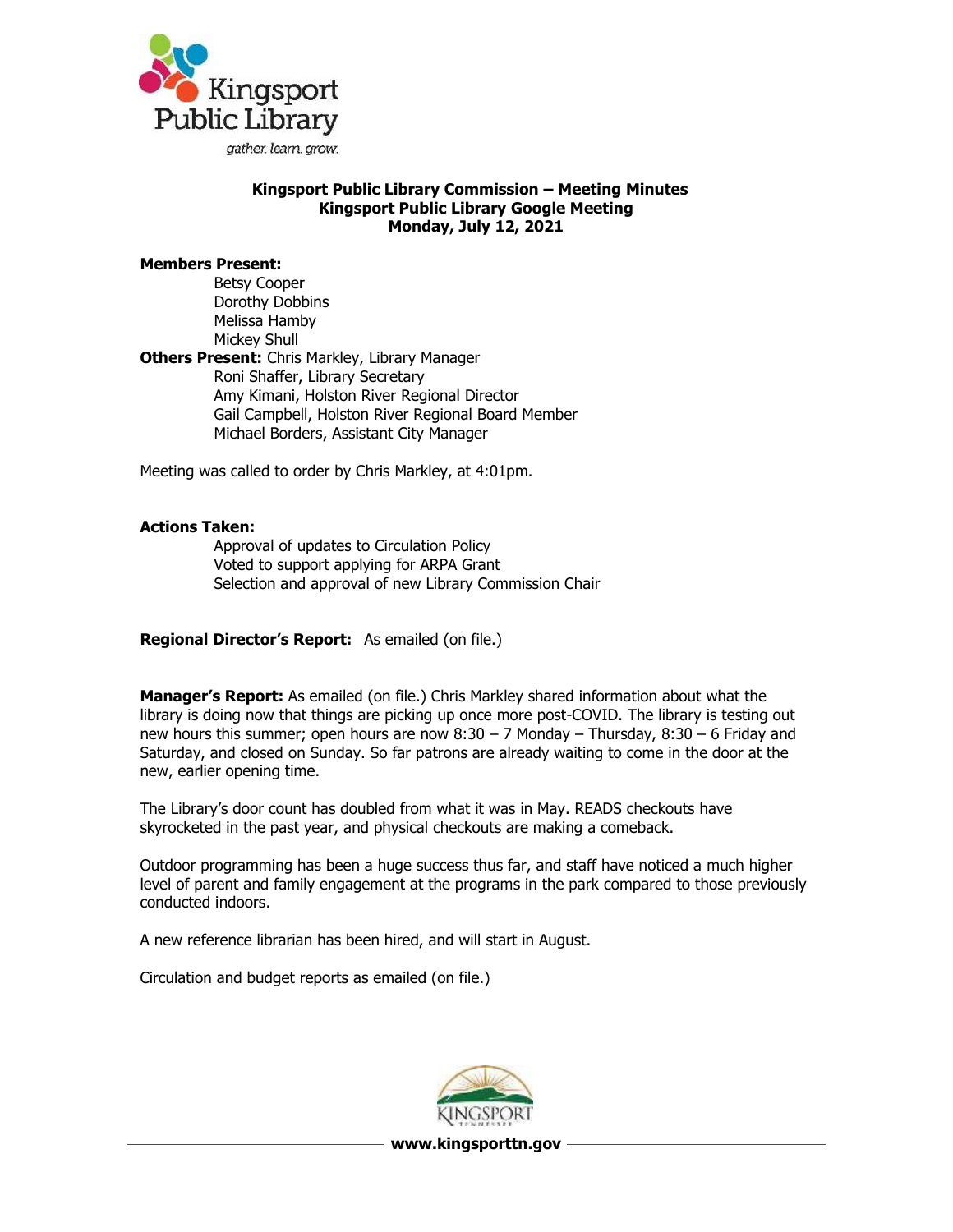**Old Business:** Quarterly Strategic Plan Update, as emailed (on file.) Chris Markley shared information about the library's progress made with regards to the Strategic Plan, despite COVIDrelated delays in rolling out some aspects of the plan.

While the library was closed due to COVID, great strides were made in right-sizing the library materials collection based on checkout statistics vs collection size for various categories (fiction, large print, children's, etc.)

The office on the mezzanine level, previously used as a storage space by the Friends of the Library for items going into the annual book sale, has been cleaned out and is being repurposed as a work space for staff as well as potential storage for Library of Things materials as those become available. While Archives has made a shift to the new City Hall, the materials are still in the library until the shelves for the new Archives location arrive. The old space has not been repurposed as of yet.

Library Outreach programs had to go on hold for awhile due to COVID, but progress is being made once more! The Library is making appearances in the form of booths at the Kingsport Farmers Market and the FunFest Street Fair, staff have booths up for making crafts at the Kingsport Shop & Hop events on the first Thursday of each month, and "Ask a Library Geek" appointments available at the Senior Center. Library events are being sent to the newspapers to provide greater visibility to the public about what we have to offer.

Pickup for all holds (including Interlibrary Loans and Children's books) has moved to the front Circulation Desk to provide easier access to patrons.

**New Business:** The Circulation Policy was updated to reflect the addition of Playaway Launchpads and the future addition of items for a Library of Things. A motion to approve the updated Circulation Policy was made by Dorothy Dobbins, seconded by Betsy Cooper. The proposal was unanimously approved.

A motion to approve/support application for the ARPA Grant (details on file) was made by Dorothy Dobbins, seconded by Mickey Shull. The motion was unanimously approved.

Melissa Hamby was selected to be the new Library Commission Chair. The motion to approve was made by Betsy Cooper, seconded by Dorothy Dobbins. Approval was unanimous.

Meeting adjourned by Chris Markley at 4:44pm.

Respectfully Submitted, Roni Shaffer, Secretary July 13, 2021